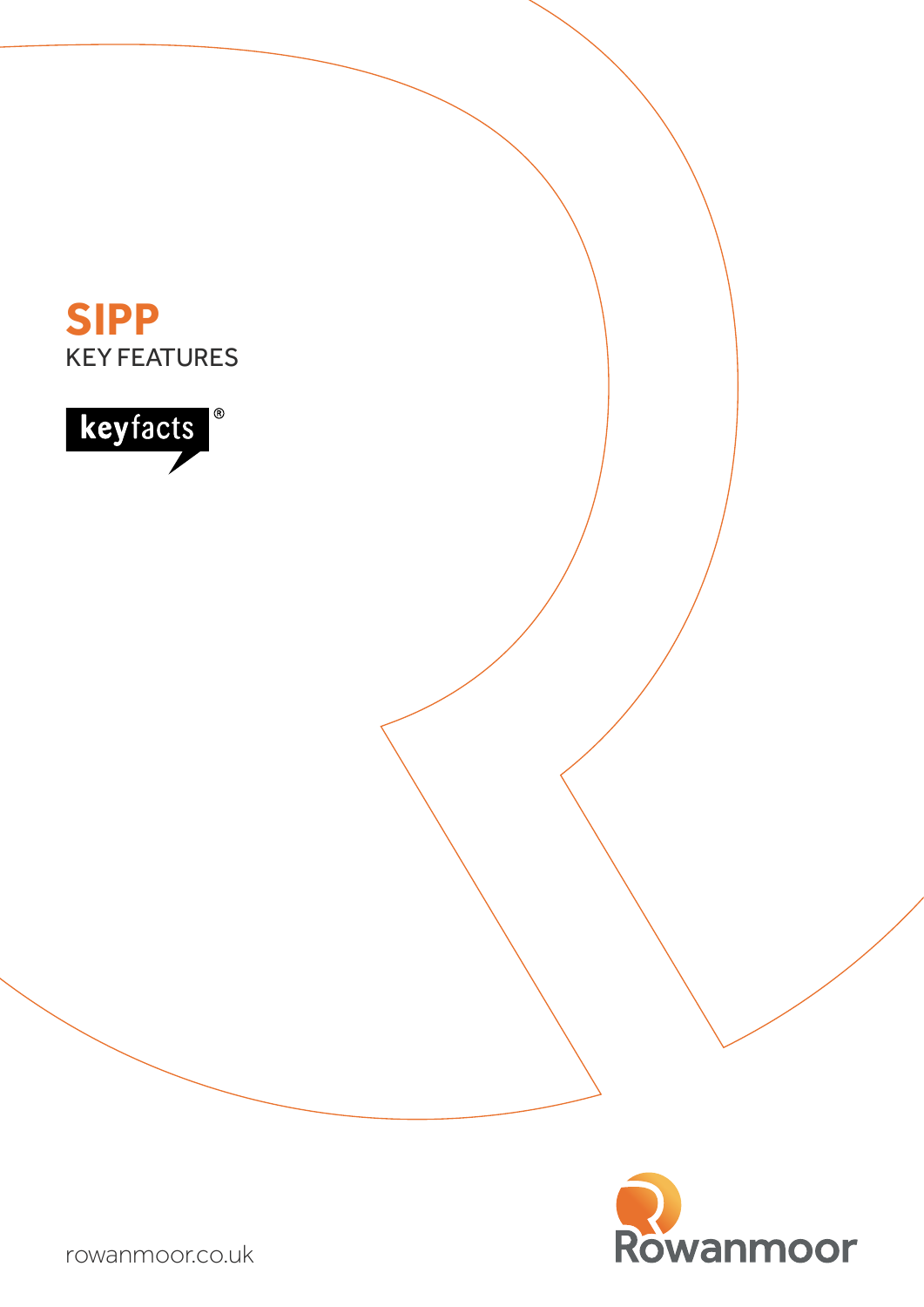# **CONTENTS**

| - Its aims<br>Your commitment<br>3<br>- Risks<br><b>Questions and Answers</b><br>- What is a SIPP?<br>- Why is it tax-efficient?<br>- What responsibilities do you have for my SIPP?<br>- How will investments be made?<br>- What can Linvest in?<br>- Can my SIPP invest in property?<br>- How much can be paid into my fund?<br>7<br>- Is there a limit on the size of my fund?<br>- Can existing benefits be transferred into my fund?<br>- Is borrowing allowed?<br>- Can I transfer my SIPP fund to another<br>pension scheme?<br>- When can I take benefits?<br>- Can I take benefits as a lump sum?<br>- What are my options for regular pension income?<br>9<br>- Are any benefits paid if I die?<br>- What happens if I die before age 75?<br>9<br>- Who is a dependant?<br>9 | Self-invested personal pension (SIPP) | 3 |
|----------------------------------------------------------------------------------------------------------------------------------------------------------------------------------------------------------------------------------------------------------------------------------------------------------------------------------------------------------------------------------------------------------------------------------------------------------------------------------------------------------------------------------------------------------------------------------------------------------------------------------------------------------------------------------------------------------------------------------------------------------------------------------------|---------------------------------------|---|
|                                                                                                                                                                                                                                                                                                                                                                                                                                                                                                                                                                                                                                                                                                                                                                                        |                                       | 3 |
|                                                                                                                                                                                                                                                                                                                                                                                                                                                                                                                                                                                                                                                                                                                                                                                        |                                       |   |
|                                                                                                                                                                                                                                                                                                                                                                                                                                                                                                                                                                                                                                                                                                                                                                                        |                                       | 3 |
|                                                                                                                                                                                                                                                                                                                                                                                                                                                                                                                                                                                                                                                                                                                                                                                        |                                       | 4 |
|                                                                                                                                                                                                                                                                                                                                                                                                                                                                                                                                                                                                                                                                                                                                                                                        |                                       | 4 |
|                                                                                                                                                                                                                                                                                                                                                                                                                                                                                                                                                                                                                                                                                                                                                                                        |                                       | 4 |
|                                                                                                                                                                                                                                                                                                                                                                                                                                                                                                                                                                                                                                                                                                                                                                                        |                                       | 4 |
|                                                                                                                                                                                                                                                                                                                                                                                                                                                                                                                                                                                                                                                                                                                                                                                        |                                       | 5 |
|                                                                                                                                                                                                                                                                                                                                                                                                                                                                                                                                                                                                                                                                                                                                                                                        |                                       | 5 |
|                                                                                                                                                                                                                                                                                                                                                                                                                                                                                                                                                                                                                                                                                                                                                                                        |                                       | 6 |
|                                                                                                                                                                                                                                                                                                                                                                                                                                                                                                                                                                                                                                                                                                                                                                                        |                                       |   |
|                                                                                                                                                                                                                                                                                                                                                                                                                                                                                                                                                                                                                                                                                                                                                                                        |                                       | 8 |
|                                                                                                                                                                                                                                                                                                                                                                                                                                                                                                                                                                                                                                                                                                                                                                                        |                                       | 8 |
|                                                                                                                                                                                                                                                                                                                                                                                                                                                                                                                                                                                                                                                                                                                                                                                        |                                       | 8 |
|                                                                                                                                                                                                                                                                                                                                                                                                                                                                                                                                                                                                                                                                                                                                                                                        |                                       | 8 |
|                                                                                                                                                                                                                                                                                                                                                                                                                                                                                                                                                                                                                                                                                                                                                                                        |                                       | 8 |
|                                                                                                                                                                                                                                                                                                                                                                                                                                                                                                                                                                                                                                                                                                                                                                                        |                                       | 9 |
|                                                                                                                                                                                                                                                                                                                                                                                                                                                                                                                                                                                                                                                                                                                                                                                        |                                       |   |
|                                                                                                                                                                                                                                                                                                                                                                                                                                                                                                                                                                                                                                                                                                                                                                                        |                                       | 9 |
|                                                                                                                                                                                                                                                                                                                                                                                                                                                                                                                                                                                                                                                                                                                                                                                        |                                       |   |
|                                                                                                                                                                                                                                                                                                                                                                                                                                                                                                                                                                                                                                                                                                                                                                                        |                                       |   |

| - What happens if I die after I reach age 75?                                                      | 10 |
|----------------------------------------------------------------------------------------------------|----|
| - What happens if I die whilst receiving a scheme<br>pension? (scheme pension no longer available) | 10 |
| - What happens if I die whilst receiving an annuity?                                               | 10 |
| - What happens if my beneficiaries die whilst<br>receiving a pension?                              | 10 |
| - What are the charges?                                                                            | 10 |
| - Why should I choose Rowanmoor?                                                                   | 10 |
| - Can I change my mind?                                                                            | 11 |
| - If something goes wrong, am I entitled<br>to compensation?                                       | 12 |
| - What if I have a complaint?                                                                      | 12 |
| <b>Technical Note</b>                                                                              | 12 |
|                                                                                                    |    |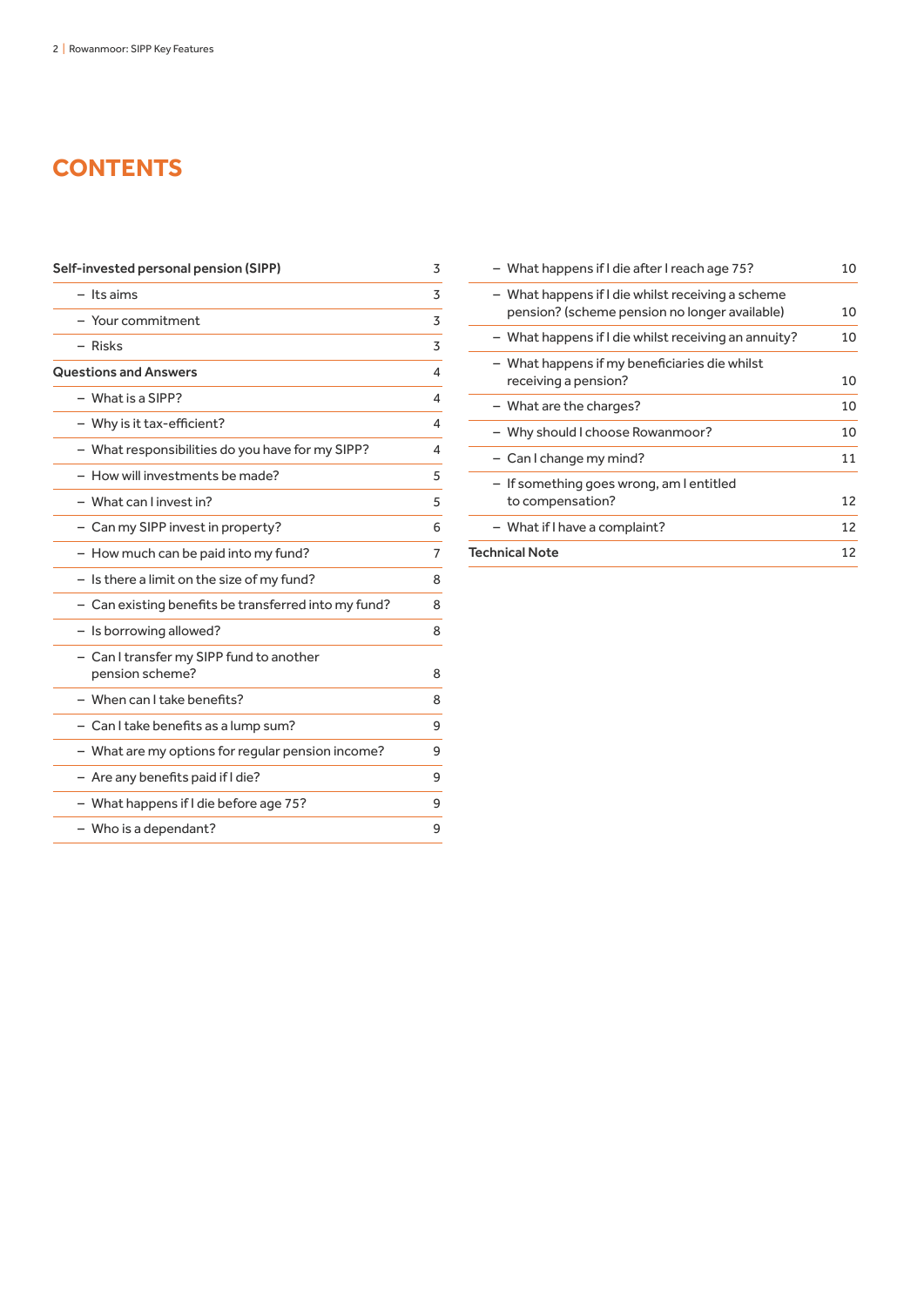# **SELF-INVESTED PERSONAL PENSION (SIPP)**

The Financial Conduct Authority is the independent financial services regulator. It requires us to give you this important information to help you decide whether a Rowanmoor SIPP is right for you. You should read this document carefully, so that you understand what you are buying and then keep it safe for future reference.

A Rowanmoor SIPP offers substantial benefits in pension and tax planning, by allowing you to make your own decisions on how to invest your money. It is designed to offer you full flexibility when choosing assets to invest in and when deciding how to take your benefits.

### **Its aims**

A Rowanmoor SIPP is designed to provide you with:

- a tax-efficient way to build up a pension fund;
- control to invest in assets of your choice;
- flexibility to choose when and how you take your benefits;
- a retirement income for life;
- options for providing benefits for your dependants and nominated beneficiaries following your death.

### **Your commitment**

To be a member of a Rowanmoor SIPP you will need:

- to make a contribution or transfer payment, or have an employer make a contribution on your behalf;
- to inform us if contributions in a tax year exceed the annual allowance, determined by the Government, or your relevant UK earnings;
- to regularly review your pension fund, to ensure it will meet your requirements when you take benefits;
- to inform us if you cease to be entitled to tax relief;
- to decide how you wish to receive benefits;
- to inform us of any changes to your residency;
- to inform us if you cease to be in receipt of relevant UK earnings;
- to provide us with all relevant information to administer your SIPP.

### **Risks**

Circumstances can easily change and a number of factors need to be considered when you decide whether to become a member of a Rowanmoor SIPP.

- Changes in tax law may reduce the tax advantages offered to you by your SIPP.
- Investment performance of your chosen assets may not be in line with the expected return.
- The risk factors associated with your chosen assets will vary.
- The value of your chosen assets is not guaranteed and can reduce as well as increase.
- Assets such as commercial property may take some time to sell.
- We will reclaim basic rate tax on the net contributions you pay, which could take up to eleven weeks to be received and may hold up investments or payment of benefits.
- Breaches of legislation may result in tax charges and penalties being imposed by HM Revenue & Customs (HMRC), which will reduce the value of your SIPP.

The level of benefits payable from your fund depends upon a number of factors, which include:

- the level of contributions paid into your SIPP;
- the investment performance of your chosen assets;
- any deductions taken from your SIPP;
- the rates used to convert your fund to a pension income;
- taxation.

If you take a high level of income from the SIPP it may not be sustainable.

These factors are liable to change and will affect the size of your fund, either to your advantage or detriment.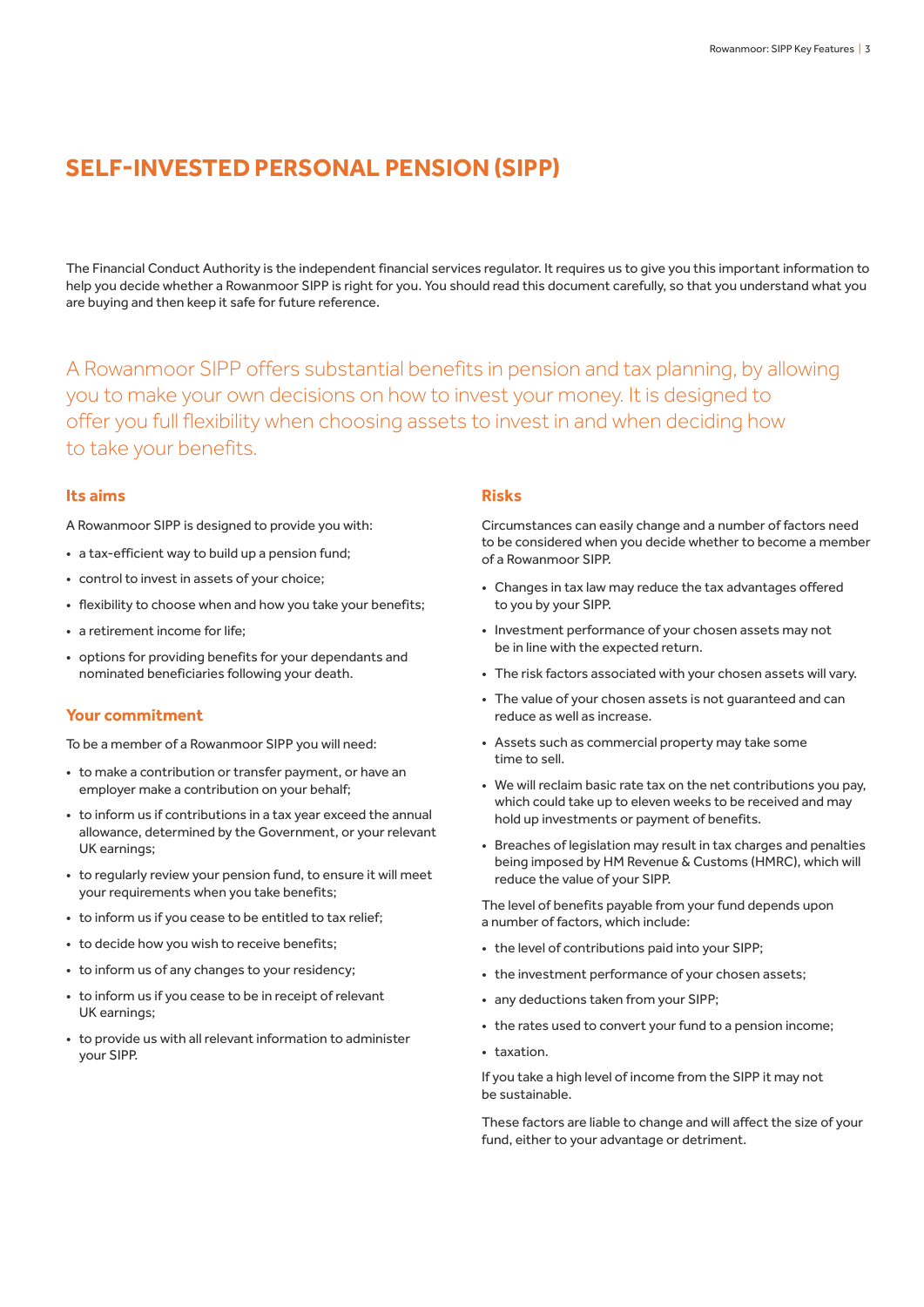# **QUESTIONS AND ANSWERS**

### **What is a SIPP?**

A Rowanmoor SIPP is a type of personal pension that gives you control of your pension fund, allowing you to make decisions on how your funds are invested within a range of investment opportunities.

You can make payments into your SIPP in a tax-efficient way to provide benefits in your retirement.

### **Why is it tax-efficient?**

A Rowanmoor SIPP offers you considerable tax advantages:

- your personal contributions normally benefit from tax relief (see 'how much can be paid into my fund?' on page seven);
- contributions made by your employer(s) qualify for tax relief in the year they are made, provided they are wholly and exclusively for the purposes of the employer's trade;
- your investments (other than dividend income) grow free from UK capital gains tax and income tax;
- you can take a pension commencement lump sum, or 25% of an uncrystallised funds pension lump sum, from age 55, free of tax;
- lump sum death benefits can be paid free from inheritance tax.

### **What responsibilities do you have for my SIPP?**

Under a Rowanmoor SIPP, Rowanmoor Trustees Limited is the trustee for the SIPP scheme and Rowanmoor Personal Pensions Limited is the scheme Administrator and the scheme operator. These roles are central to the successful management of the scheme. This is primarily because of the complex nature of pensions and taxation legislation and the need to have a detailed knowledge of HMRC's compliance and audit regime. As scheme Administrator, Rowanmoor Personal Pensions Limited is responsible to HMRC for the establishment and running of the scheme as well as carrying out the day-to-day administration of your SIPP.

We are unable to provide you with financial advice. We strongly recommend that you take appropriate advice from a financial adviser who is suitably qualified and regulated.

Our services include:

- day-to-day administration of your SIPP;
- keeping records of the SIPP's investments, income and expenditure;
- ensuring your SIPP meets the requirements of the Financial Conduct Authority rules and guidance;
- dealing with your investment instructions;
- calculating and reviewing benefit payments;
- claiming tax relief from and paying tax and charges to HMRC;
- providing information to HMRC as required by legislation;
- technical support regarding your SIPP, its investments and benefits;
- providing an annual statement of benefits;
- establishing and operating your SIPP bank account.

We will inform you of the regulations affecting your SIPP and the requirements of legislation. As trustee, Rowanmoor Trustees Limited must be sole owner of all investments, with the exception of property, which will be co-owned with you.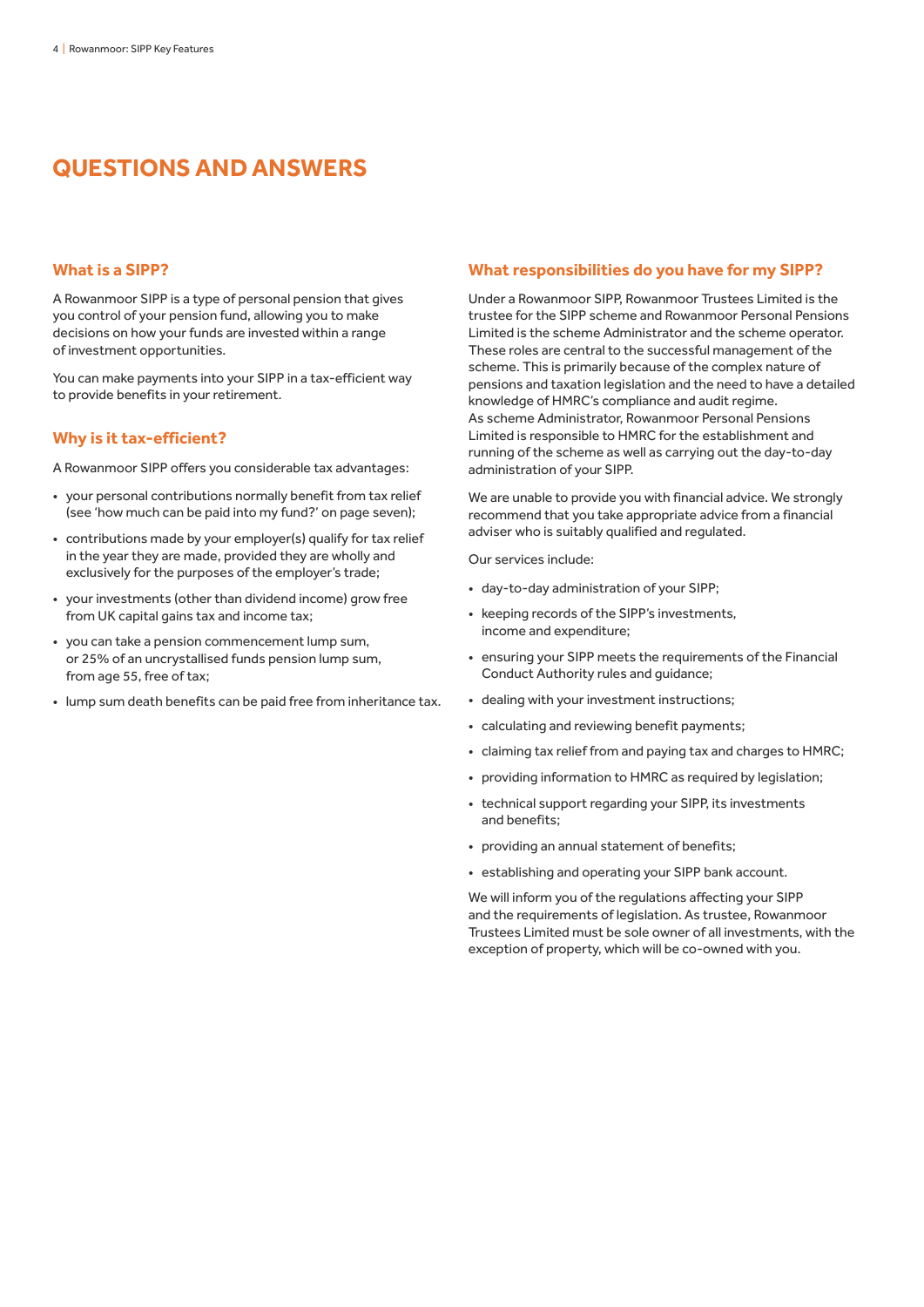### **How will investments be made?**

We will open a bank account for your SIPP with the Trustee's designated bank. All cash payments to and from your SIPP will be via this account.

We do not place any quoted investment directly, you will need to ensure any quoted investments are placed through, and held by, an appropriate investment manager.

We have partnership links with a number of providers offering investment services, such as stockbrokers, fund supermarkets and other investment platforms. Should you wish to take advantage of the special arrangements we have negotiated with our investment partners we will, upon request, establish accounts for you.

We will not charge for this facility.

You may use other companies not on our list of investment partners to make your quoted investments. If you choose this route there may be additional charges. Any arrangement must be opened on a nominee basis with an associated deposit account.

If an investment is not available through an investment platform, we will be happy to make arrangements on your behalf. On receipt of investment instructions from you or your financial adviser, we will make the appropriate arrangements and transfer money from your SIPP bank account.

It is your responsibility to ensure that there is sufficient cash in your SIPP bank account to meet your investment requirements, associated fees, pension benefits and any other outgoing payments. We require you to hold a minimum of £2,000 in cash, or other easily realisable assets, at all times in order to meet ongoing liabilities that may arise.

Details of our investment partners can be found on: **[rowanmoor.co.uk](http://www.rowanmoor.co.uk)**.

## **What can I invest in?**

We aim to give you the most comprehensive range of investment choice available under current legislation. We will permit any asset provided:

- the asset does not give rise to an unauthorised payment tax charge;
- we can obtain satisfactory title to the asset;
- ownership of the asset will not give rise to an unacceptable liability or risk.

You are responsible, along with your investment manager or financial adviser, for any decisions about how your plan is invested.

How well your investments perform before and during retirement will determine the value of the benefits you can draw from your plan. It is important that the choice of investments in your investment portfolio reflects your financial needs and circumstances. Please note that we are not regulated to give investment or financial advice. We do not accept any liability for any decisions you make after receiving advice on the purchase, retention and sale of the investments within your pension.

There are two investment options under the Rowanmoor SIPP and some of the fees we charge vary, depending on the choice you make. You should consider both options carefully and discuss them with your financial adviser before deciding which is right for you.

#### Single investment SIPP

Our single investment SIPP may be for you if you are looking to invest in a managed portfolio with a discretionary fund manager, stockbroker, or fund platform. Some basic, direct single investments are also open to you. One investment portfolio, or single investment, can be established within the SIPP, in addition to the SIPP bank account, under this option. If you decide to diversify your SIPP investments in the future, by adding a commercial property for example, you can convert your single investment SIPP to a full investment SIPP.

### Full investment SIPP

The full investment SIPP unlocks the SIPP's complete investment flexibility. There are no restrictions on the number of investments you may hold, so you have the option to diversify and establish multiple investment portfolios, or invest in other assets, such as commercial property, unquoted shares and gold bullion. Should you wish to simplify your SIPP's portfolio in the future, you may do so by converting to the single investment SIPP.

We will provide guidance on administration requirements and the acceptability of assets in your SIPP.

As Rowanmoor Trustees Limited is the legal owner of all investments held for your benefit under your SIPP, investments need to satisfy our requirements in relation to all the above factors to be acceptable as an investment in your SIPP. If there are subsequent changes to legislation, which affect particular types of assets, making them an unacceptable investment, we reserve the right to disinvest existing assets.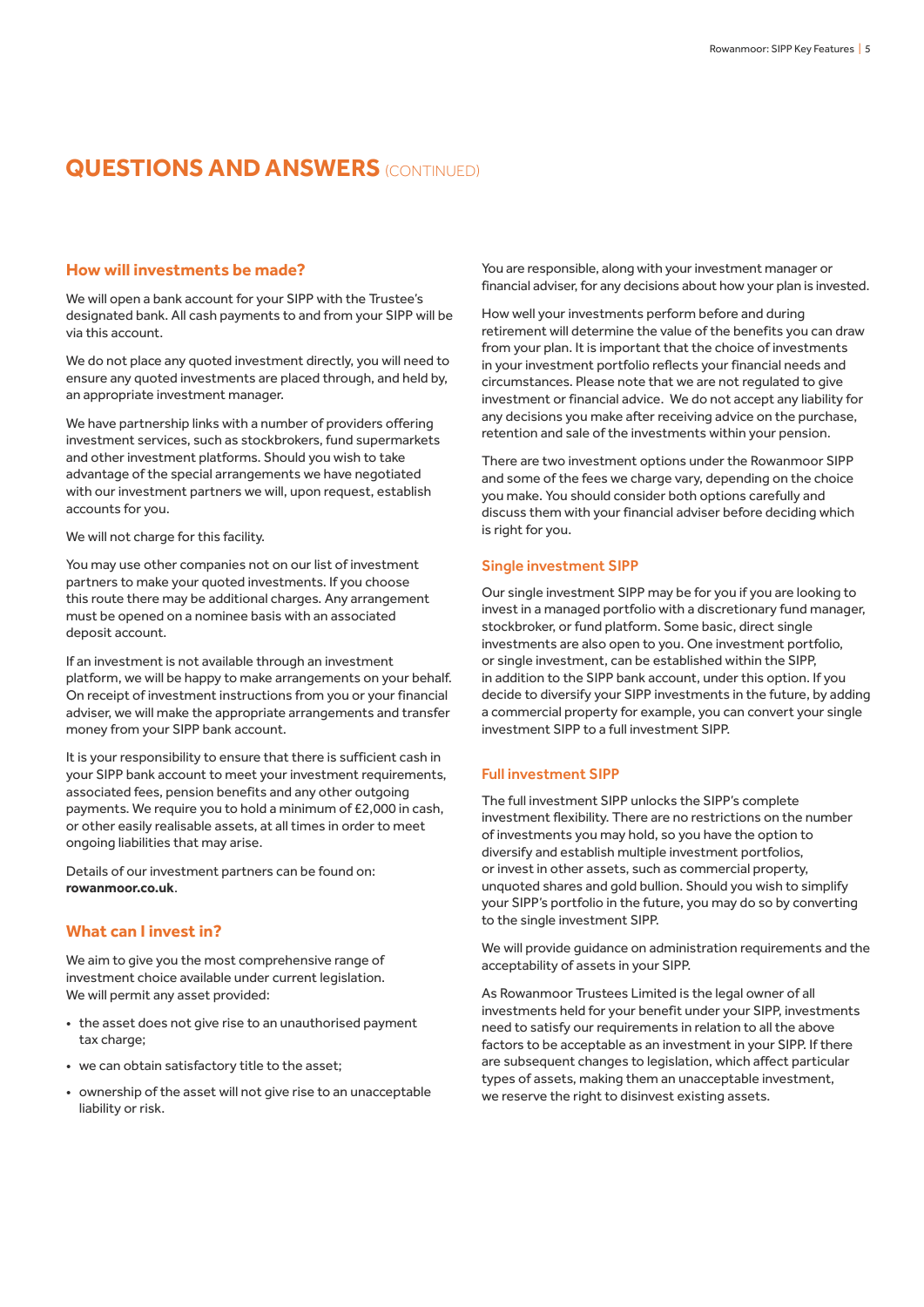#### Standard investments

These standard investments can be held within our self-invested pensions. If the member has elected to simplify, just one portfolio can be held.

- Cash
- Cash funds
- Deposits
- Exchange traded commodities
- Government & local authority bonds and other fixed interest stocks
- Investment notes (structured products)
- Shares in Investment trusts
- Managed pension funds
- National Savings and Investment products
- Permanent interest bearing shares (PIBs)
- Physical gold bullion
- Real estate investment trusts (REITs)
- Securities admitted to trading on a regulated venue
- UK commercial property
- Units in regulated collective investment schemes

### Non-standard investments

The following non-standard investments are allowable. We will perform additional due diligence on these investments before we will allow them in the Full SIPP.

- Fixed term bank accounts with terms of more than 30 days
- Exempt Property Unit Trusts (EPUTS)
- Unauthorised Unit Trusts
- Unregulated Collective Investment Schemes (UCIS)
- Qualified Investor Schemes
- Securities in Special Purpose Vehicles
- Limited Partnerships
- Trust-based property syndicates
- Hedge funds
- Offshore bonds
- Unlisted equities (UK and non-UK)
- Unlisted Futures, Options and Warrants
- Unlisted Corporate Bonds
- Unlisted Loan Notes

One investment portfolio may be established under the single investment SIPP or, if you choose the full investment SIPP, multiple portfolios can be set up.

While we aim to offer the widest range of investment opportunities possible, some assets cannot be held in our self-invested pensions. Including:

- Tangible moveable property including: plant and machinery, wind turbines, solar panels, antiques, fine wine, furniture, jewellery and gemstones, oriental rugs, rare books and stamps, vintage cars, works of art, Krugerrands and yachts
- Residential property (including ground rent)
- Secured or unsecured loans to connected or unconnected third parties
- Carbon credits
- Harvestable commodities and plantations
- Landbanking
- Life settlements
- Contracts for difference
- Precious Metal investments gold, silver, platinum, copper etc apart from investment grade gold bullion
- Certain types of property

### **Can my SIPP invest in property?**

If you choose the full investment SIPP, commercial property may be purchased through your SIPP, as an asset to provide retirement benefits.

An independent valuation of the property must be obtained prior to purchase. If there are insufficient funds available within your SIPP you may borrow to buy the property (see 'is borrowing allowed?' on page eight). We will appoint a solicitor who has experience in dealing with SIPP property purchase. Pre-approved legal documentation will be used that will assist the process. Property purchase is complex and the process may take some time. Please refer to us for guidance if you are considering property purchase as there are other issues, for example potential contamination from asbestos and various environmental aspects, which will need to be addressed.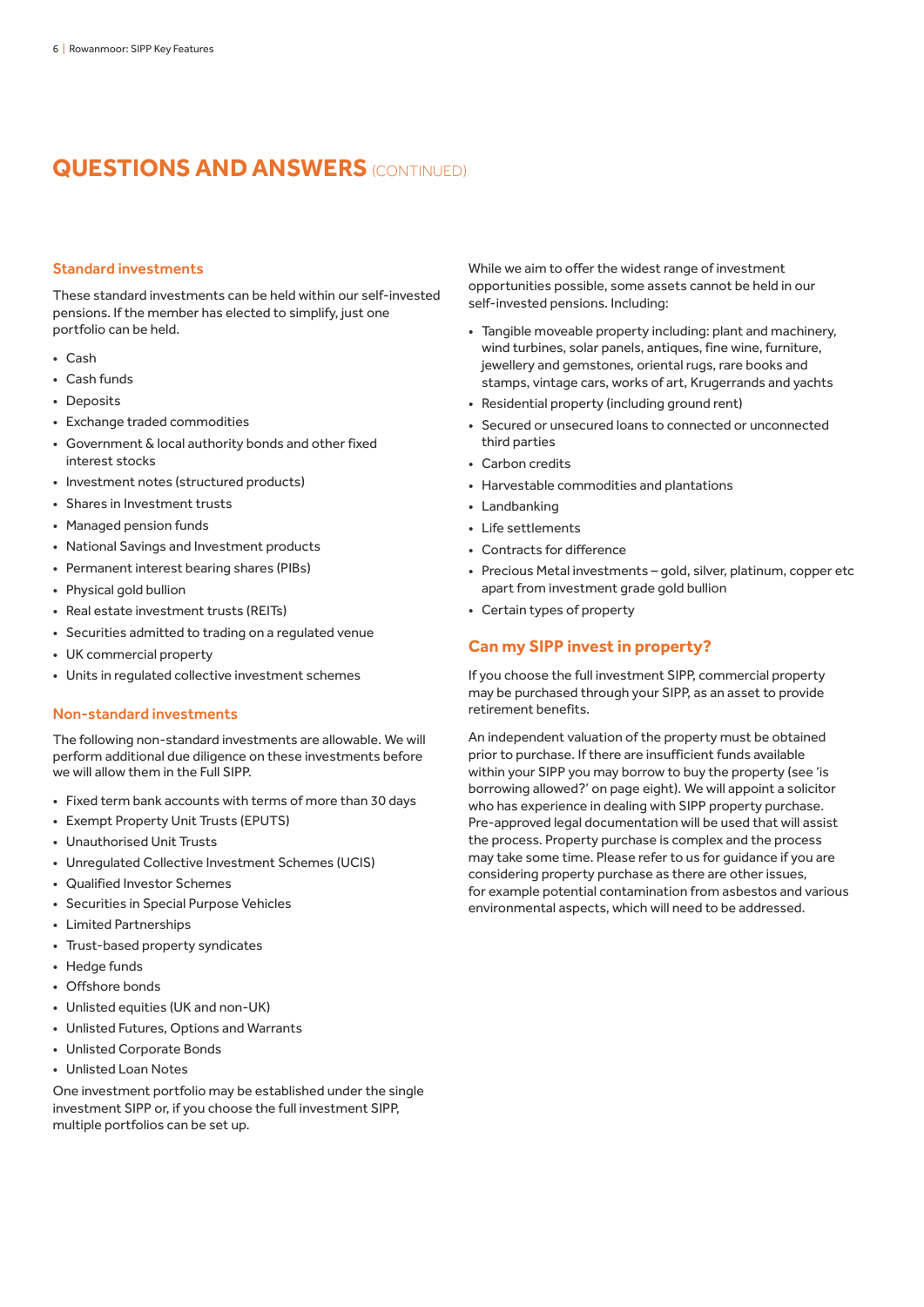### **How much can be paid into my fund?**

You and your employer(s) may contribute to your SIPP and it is possible for third parties to make contributions. Contributions can be made until you reach age 75, and will receive tax relief, provided you satisfy tax status requirements. Contributions can be made on behalf of a minor by others, including family members.

### The annual allowance

The maximum contribution, which can normally be paid to all pension schemes, of which you are a member, and receive tax relief in one tax year, is known as the annual allowance.

If you qualify as a high earner in a tax year, your annual allowance is reduced, on a tapered sliding scale, depending on your earnings for that year. In addition, if you have already taken some or all of your benefits, your annual allowance may be restricted to £4,000 per annum as a result of a money purchase annual allowance test.

#### Money purchase annual allowance test

A money purchase annual allowance test is triggered by the following events:

- income received from flexi-access drawdown;
- being in receipt of an uncrystallised funds pension lump sum;
- drawing income in excess of the maximum permitted from capped drawdown (a type of income drawdown available prior to 6 April 2015); and
- being in receipt of flexible drawdown benefits before 6 April 2015.

Any contributions paid by you or on your behalf into any defined contribution scheme will be tested against a money purchase annual allowance limit of £4,000 per annum. If this limit is exceeded, the amount of contributions over £4,000 will give rise to an annual allowance charge.

### Carry-forward

You may be able to obtain tax relief on contributions in excess of the annual allowance by using any unused annual allowance from the previous three qualifying tax years. A qualifying tax year is one in which you were a member of a registered pension scheme. This facility is called carry-forward. If benefit payments have resulted in the lower money purchase annual allowance being applied no carry-forward will be available.

### Member contributions

There is no limit to the contributions you can make, which can include contributions from third parties, but tax relief will only be granted if you are under the age of 75 and resident in the UK. If you are or have been a Scottish resident, the tax relief you receive might be different. Contributions should be paid to the SIPP net of basic rate tax. Tax relief will only be granted on contributions up to 100% of your earnings in any tax year and cannot be claimed by third parties making contributions on your behalf as they will be treated for tax purposes as if they had been paid by you. Tax relief is also limited by the annual allowance, which may include the total of the current annual allowance and any unused qualifying annual allowance carried forward from previous tax years (see 'carry-forward' section on this page). If you do not have earnings you may contribute up to £3,600 gross (£2,880 net) in each tax year.

We will reclaim basic rate tax relief on your behalf. If you are planning to invest or take your benefits, you should bear in mind that it can take up to eleven weeks for reclaimed basic rate tax to be received. Tax relief above the basic rate should be reclaimed via your annual self-assessment tax return.

If you benefit from contributions in excess of the annual allowance, or 100% of your earnings in a tax year, you must inform us immediately. In such circumstances you may need to declare this to HMRC and any excess tax we have reclaimed on your behalf will need to be returned.

### Employer contributions

Employer contributions are unlimited and will receive tax relief in the year they are made, provided they are wholly and exclusively for the purposes of the employer's trade. If the total of your employer's contributions plus your personal contributions exceeds the annual allowance and any unused qualifying annual allowance carried forward from previous tax years, then you will have to pay tax on it. We will ensure that if any employer contributions, which are due, are not received in the specified time you are advised of any non-payments in line with The Pensions Regulator's code of practice.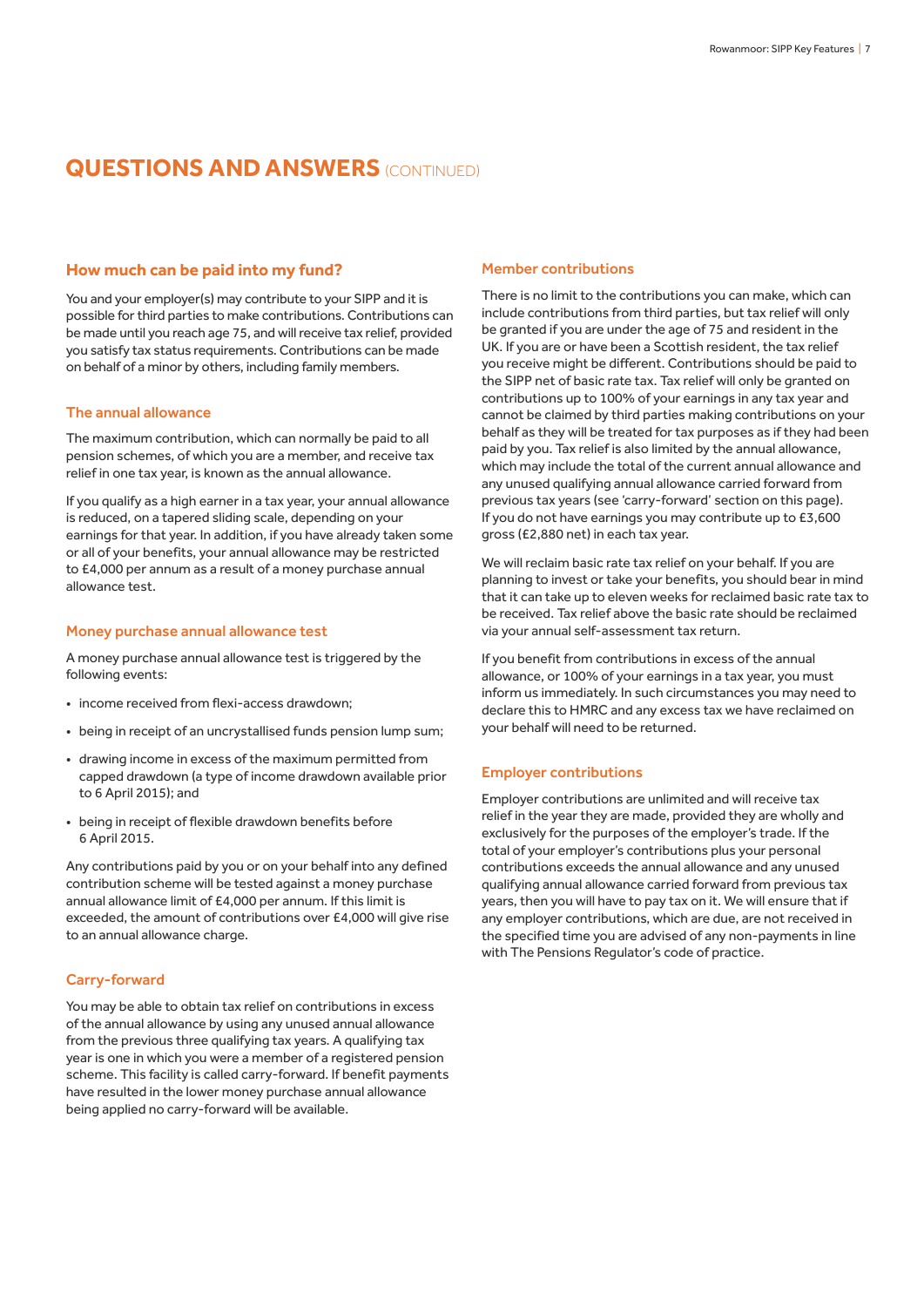### **Is there a limit on the size of my fund?**

The lifetime allowance is the maximum pension fund that you can accumulate from all of the pension schemes of which you are a member during your lifetime, without being subject to a tax charge, known as the lifetime allowance charge. Your fund must be tested against the lifetime allowance when you take benefits and again at age 75.

If you have enhanced protection you will not be subject to the lifetime allowance charge. If you have primary, fixed, or individual protection you may be subject to a lifetime allowance charge, but based on a lesser amount than if you had no protection.

## **Can existing benefits be transferred into my fund?**

You may have retirement benefits in other pension arrangements, including those already paying drawdown income or other benefits to you. These could include employer sponsored pension schemes or personal pensions. The assets within these arrangements can be used to fund your SIPP. The following courses of action are open to you and should be discussed with your financial adviser.

- Transfer the value of the investments in the other arrangement(s) into your SIPP in cash form or by in specie transfer. This will increase the funds under your control and available for investment. In specie transfer of assets can be a complex process involving several different parties and will usually take longer than cash transfers.
- Assign the other arrangement(s) to become an asset of your SIPP. This increases the overall value of the SIPP and contributions to the other arrangement may continue, unless enhanced protection or fixed protection has been claimed. This option is often taken when there are reasons why it is not appropriate to encash investments. This could include a penalty if the funds are moved, or the loss of certain rights such as guaranteed annuity rates.
- Make the other arrangement(s) paid-up, and leave the funds with the existing provider. This option may be preferred if there are severe penalties on the fund if a transfer proceeds, or if there are guaranteed annuity rates attached to the arrangement and you do not wish it to be assigned.
- Continue to run the other arrangement(s) alongside your new SIPP. Care must be taken to ensure that contributions to all your pension arrangements do not exceed the annual allowance.

## **Is borrowing allowed?**

If you choose the full investment SIPP, your SIPP may borrow money from lenders to purchase particular assets, or to otherwise benefit the SIPP. This could include borrowing to provide benefits. The maximum the SIPP can borrow is 50% of the net fund value of all assets at the date of borrowing.

### **Can I transfer my SIPP fund to another pension scheme?**

You may transfer your SIPP fund to another pension scheme, provided it is a UK recognised pension scheme, or an overseas pension scheme that qualifies for HMRC approval. Any transfer of benefits should be discussed first with your financial adviser.

## **When can I take benefits?**

A Rowanmoor SIPP offers you the widest choice of options available when taking your benefits allowing you to phase your retirement income, to suit your own circumstances.

You may start to take your benefits at any time from age 55. It may be possible to take benefits earlier if you are in serious ill health.

It is important you take advice from a suitably qualified professional before taking benefits, as the choices you make will affect both your retirement income and the level of contributions you can make to a pension scheme in the future.

The use of all or part of your fund to provide benefits is called 'crystallisation'. You do not have to retire or stop work in order to take benefits from your SIPP. Benefits may be taken in stages; the full value of your fund does not have to be used to provide benefits at one time.

When you take benefits from your SIPP, and again at age 75, the total value of the funds held within your SIPP and any other pension arrangements you have, will be tested against the current lifetime allowance. If the lifetime allowance is exceeded, there will be an additional tax charge, unless you have obtained pension protection.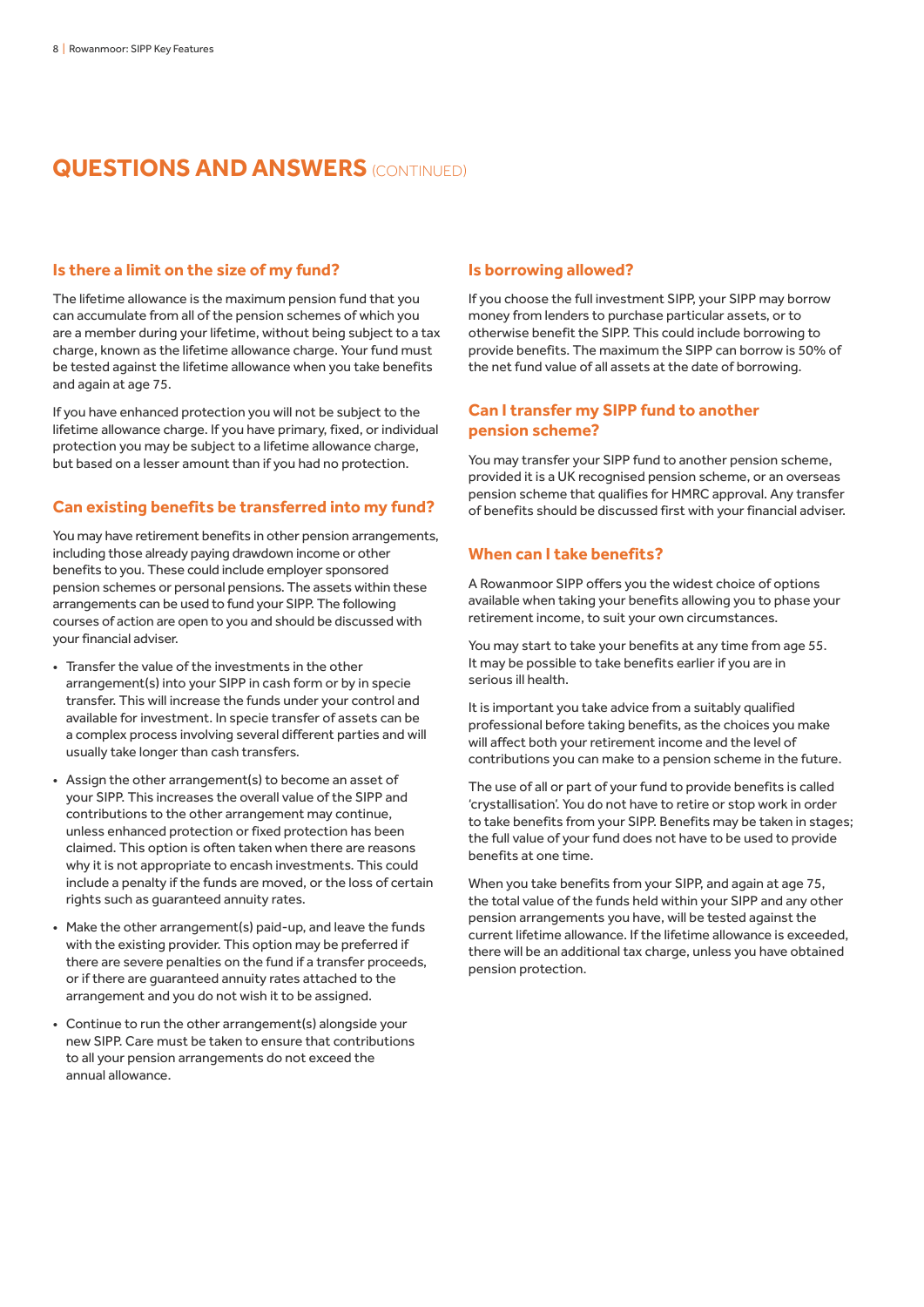### **Can I take benefits as a lump sum?**

#### Pension commencement lump sum

The use of all or part of your fund to provide a tax free lump sum and flexi-access drawdown (see the flexi-access drawdown section over the page) is called `crystallisation'. Normally, the maximum tax-free lump sum that you can take is 25% of the crystallised fund you use to provide pension benefits, up to the lifetime allowance. This is known as a pension commencement lump sum. However, you may be entitled to more than this amount if lump sum, fixed or individual protection has been obtained. A pensions commencement lump sum is only paid when you crystallise your pension. Your financial adviser can explain this further.

### Uncrystallised funds pension lump sum

To release all, or part of your fund for immediate payment is known as an uncrystallised funds pension lump sum. This differs from flexi-access drawdown (see 'what are my options for regular pension income?' below) as the total amount released is taken at once. Twenty five percent of the uncrystallised funds pension lump sum is paid tax-free, with the rest treated as earned income and liable to income tax. A money purchase annual allowance test is triggered when taking benefits this way (see 'how much can be paid into my fund?' on page seven). An uncrystallised funds pension lump sum is not available to you if you have tax-free lump sum protection, or rights to a lump sum of more than, or less than exactly, 25%.

### **What are my options for regular pension income?**

Any pension taken from your crystallised fund will be treated as earned income and is therefore liable to income tax.

### Flexi-access drawdown

You may draw an income from your SIPP through flexi-access drawdown. There is no restriction on the amount you can take, or on the frequency of payments. Following receipt of income from flexi-access drawdown a money purchase annual allowance test will be triggered (see 'how much can be paid into my fund?' on page seven). Please note that a flexi-access drawdown will crystallise your pension.

### Lifetime annuity

A lifetime annuity is purchased from a life assurance company. The annuity must be payable up to your death, or the end of any guarantee period should you die within this period.

The annuity may be level or incorporate annual increases and may also allow for dependants' pensions to be paid after the death of the annuitant.

#### Short-term annuity

A short-term annuity is purchased from a life assurance company and is payable for a term of no more than five years.

### **Are any benefits paid if I die?**

The death benefits which can be paid when you die vary, depending on your age when you die. Death benefits will be paid to your nominated beneficiaries, who may be dependants, nominees or successors, at the discretion of the operator.

### **What happens if I die before age 75?**

In the event of your death before age 75, before taking benefit or whilst receiving income drawdown, your fund, up to the current lifetime allowance, can be paid, tax-free as a lump sum.

Alternatively, the whole of the fund, up to the lifetime allowance, may be used to provide beneficiaries' pensions tax-free. Pension benefits may be taken as follows:

- beneficiaries' flexi-access drawdown;
- beneficiaries' lifetime annuity.

### **Who is a dependant?**

A dependant is defined as one of the following at the death of the member:

- a spouse or civil partner;
- a child of the member who;
	- $\cdot$  is under 23;
	- is over 23 and dependent on grounds of physical or mental impairment;
	- is taking, or is to take, dependant's drawdown and who reached their 23rd birthday after 15 September 2016;
- a person who is not a spouse, civil partner, or child of the member, but
	- is financially dependent on the member;
	- has a financial relationship with the member and a mutual dependency;
	- is a person who is dependent on the member on the grounds of physical or mental impairment.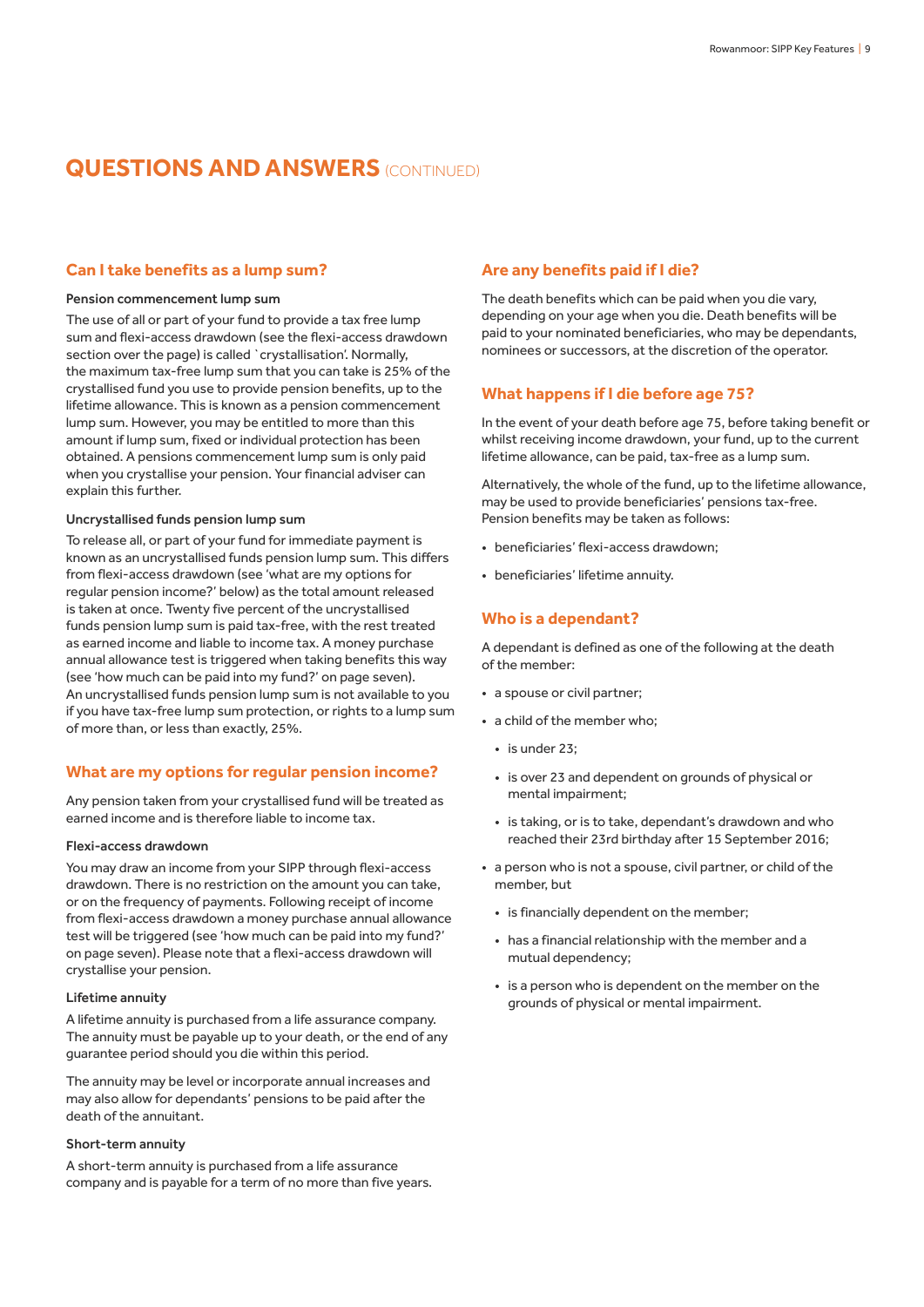### **What happens if I die after I reach age 75?**

If you die at, or after, age 75, before taking benefits or whilst receiving income drawdown, your fund can be paid to your beneficiaries as a lump sum taxed at the recipient's marginal rate of income tax. If the beneficiary is not an individual, for example a trust fund or a company, a 45% tax rate will apply.

Alternatively, your fund may be used to provide beneficiaries' pensions. Any beneficiaries' pensions will be taxed as earned income. Pension benefits may be taken as follows:

- beneficiaries' flexi-access drawdown;
- beneficiaries' lifetime annuity.

#### OR

If there are no dependants, the death benefits can be given to a charity, tax-free.

## **What happens if I die whilst receiving a scheme pension? (scheme pension no longer available)**

Benefits can continue to be paid to your nominated beneficiaries until the end of any guarantee period, taxed as earned income. After any payments in the guarantee period benefits may be taken as follows:

- cash lump sum to the beneficiary to the maximum of the original fund less any pension payments already paid, tax-free if you die before age 75, or paid less tax at the recipient's marginal rate of income tax from age 75;
- dependant's flexi-access drawdown, taxed as per the cash lump sum;
- dependant's lifetime annuity, taxed as earned income.

Dependant's pensions that exceed the annual payment you were receiving from your scheme pension may be subject to an additional tax charge.

All death benefits are payable at the discretion of the scheme operator and subject to available funds.

### **What happens if I die whilst receiving an annuity?**

For lifetime or short-term annuities death benefits will vary and will be based upon the options selected by you when buying your annuity.

### **What happens if my beneficiaries die whilst receiving a pension?**

If an individual receiving beneficiaries' flexi-access drawdown income dies, the same death benefits will be available for their nominated beneficiaries, known as successors. Tax treatment of payment to successors will depend on whether the first beneficiary died before reaching age 75 or not; not the age of the original member at the time of their death. If the successor dies and funds still remain available, the same options are available to their successors and tax treatment is dependent on their age at death.

### **What are the charges?**

The charges that are associated with a Rowanmoor SIPP can be found in our separate Fee Schedule document, which forms part of the Rowanmoor SIPP application pack. Our fees will be directly deducted from your SIPP. You should ensure there is sufficient cash available in your SIPP to pay fees when due.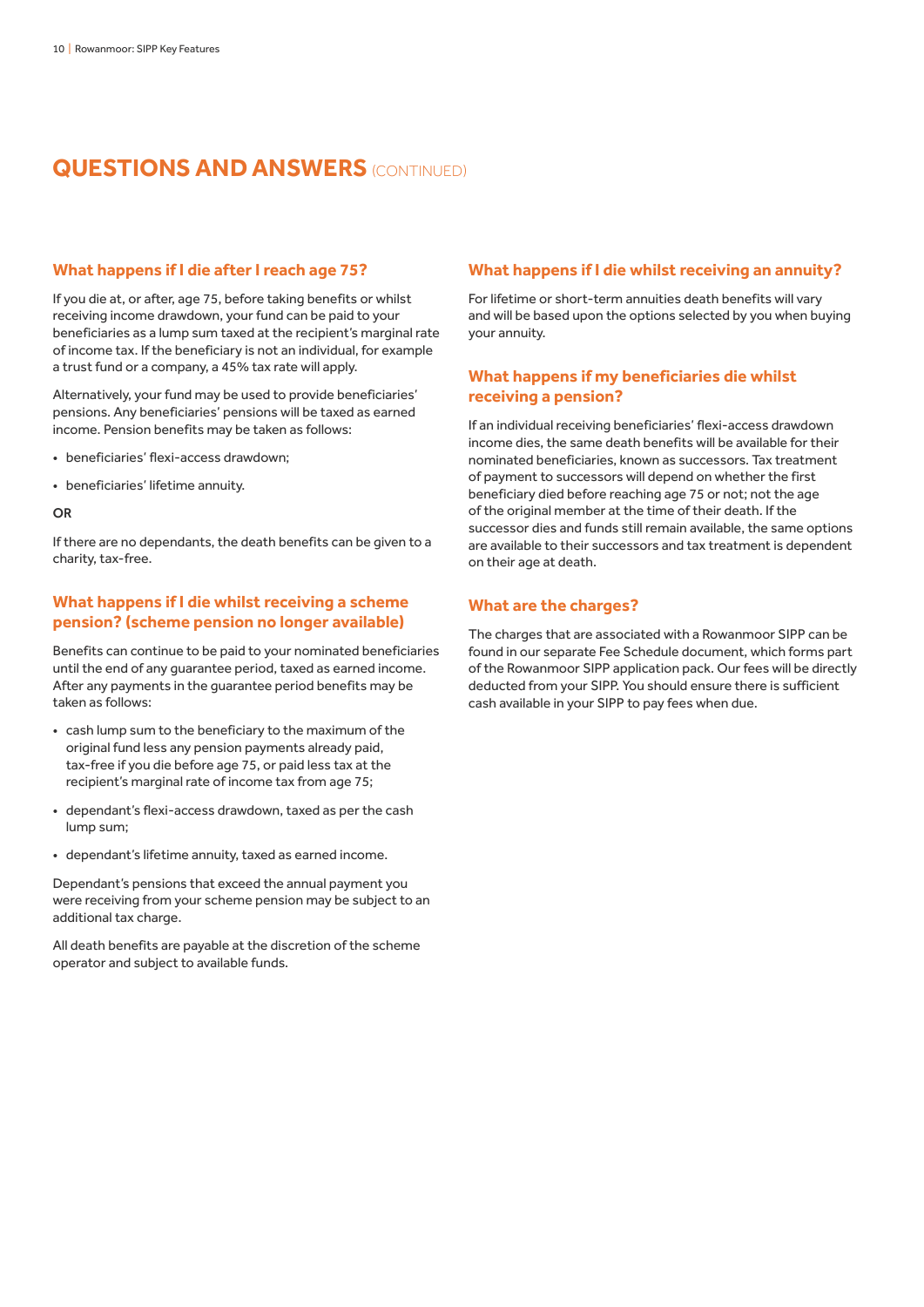### **Why should I choose Rowanmoor?**

Rowanmoor is one of the UK's largest independent SSAS providers and a provider of bespoke self-invested personal pensions (SIPPs) and Family Pension Trusts (FPTs). It has extensive experience in the field of self-administered pensions.

By working closely with you and your advisers we help you to achieve your goals and ensure you stay informed, involved and in control. Our role is to provide the supporting administrative framework for your SIPP and guidance on legislative issues, so that you can gain maximum benefit from your SIPP and can focus on what is important to you.

A Rowanmoor SIPP is structured to allow the widest range of retirement and investment options permitted under legislation. Under the full investment SIPP we are able to support requests for alternative investments, such as gold bullion and unquoted shares. Requests for alternative investments undergo a due diligence review process, and those which pass we consider to be acceptable investments under one of our schemes. If you are not looking for full investment flexibility, the single investment SIPP could be for you. We believe our fees are competitive for the bespoke service we offer and our fee menus are as comprehensive as possible, with specific events listed and the charges quantified.

We work with our customers to find practical solutions to their problems and are proactive in maintaining relationships. When dealing with our customers, our approach is to use common sense, joined-up thinking and to be proactive with our communications.

In-house Actuarial, Pensions Technical, Property and Fund Accounts teams are available to provide specialist assistance to our staff and customers on the more complex aspects of pension arrangements, such as property investments, and options when taking retirement benefits. We undertake all actuarial work associated with our schemes in-house.

We are a true service provider, focussed on sustaining high-quality, friendly, efficient and professional pension administration services. Over the years we have won the confidence of some of the country's major life offices, who have entrusted us to administer their own SSAS portfolios from our administration centres in Salisbury and Bolton.

Rowanmoor's focus is on growth, whilst always ensuring service quality is maintained through investment in our staff, systems and services.

If you would like more information about Rowanmoor and our products and services, please visit **[rowanmoor.co.uk](http://www.rowanmoor.co.uk)** or call our Sales Support Team on **01722 445 724**.

## **Can I change my mind?**

You have the right to cancel your SIPP within 30 days of our receipt of your application. However, you also have the option to waive your rights to cancellation, as it will not be possible to make contributions or investments, or transfer existing benefits during the 30 day cancellation period, unless you waive your rights.

We will assume you have waived your cancellation rights unless you delete the appropriate section in the declaration in our application form.

Please remember that by choosing to waive your cancellation rights for the SIPP, any cancellation rights relating to investments within it, or for any transfers, will not automatically be waived. If you do not understand the impact of waiving cancellation rights you should seek advice before making a decision.

## **If something goes wrong, am I entitled to compensation?**

The Financial Services Compensation Scheme offers compensation when an authorised firm is unable, or likely to be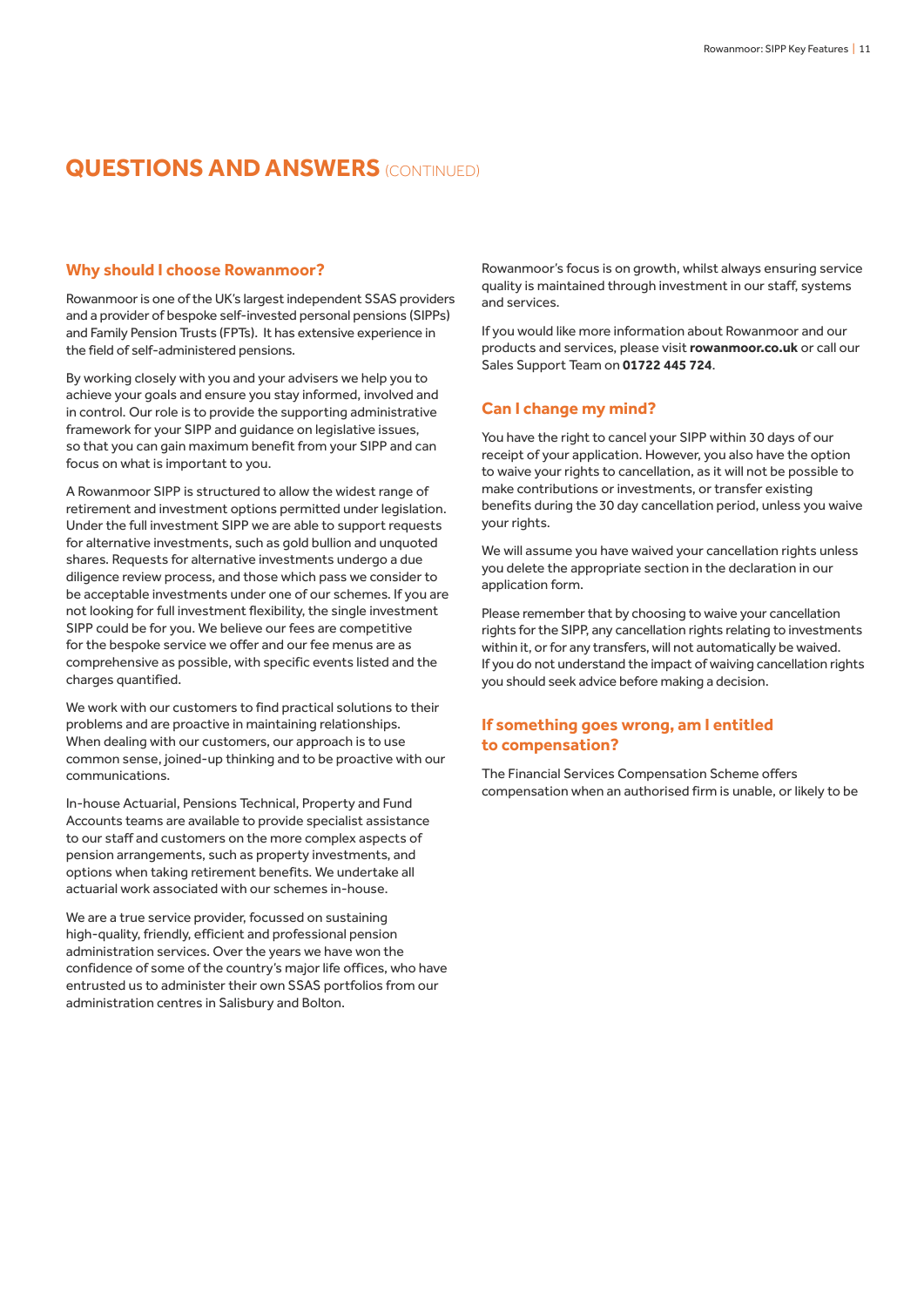unable, to pay claims against it. Rowanmoor Personal Pensions Limited is covered by the Financial Services Compensation Scheme. You may be entitled to compensation from the scheme if we cannot meet our obligations.

The Financial Services Compensation Scheme also covers eligible investments within your SIPP. Rowanmoor Trustees Limited is legal owner of all investments, we are able to claim on your behalf if any authorised provider of the underlying assets within your SIPP fails.

Further information is available from the Financial Conduct Authority and the Financial Services Compensation Scheme.

### **What if I have a complaint?**

Rowanmoor Personal Pensions Limited operates a complaints procedure in accordance with the guidelines of the regulator, the Financial Conduct Authority. Please contact:

Complaints Team Rowanmoor Rowanmoor House 46-50 Castle Street Salisbury SP1 3TS

Tel: 01722 445 725 Email: [complaints@rowanmoor.co.uk](mailto:complaints%40rowanmoor.co.uk?subject=)

If you are not satisfied with the outcome, you can write to:

Financial Ombudsman Service Exchange Tower London E14 9SR

You may also refer to:

Pensions Ombudsman 10 South Colonnade Canary Wharf London E14 4PU

Making a complaint will not prejudice your legal rights.

# **TECHNICAL NOTE**

The information contained in this document is based on our understanding of current pension law and taxation and is correct at the time of publishing.

The Terms and Conditions of the Rowanmoor SIPP are governed by and construed in accordance with English Law and parties agree to submit to the exclusive jurisdiction of the English courts. All documentation is supplied in English and we will communicate with you in English.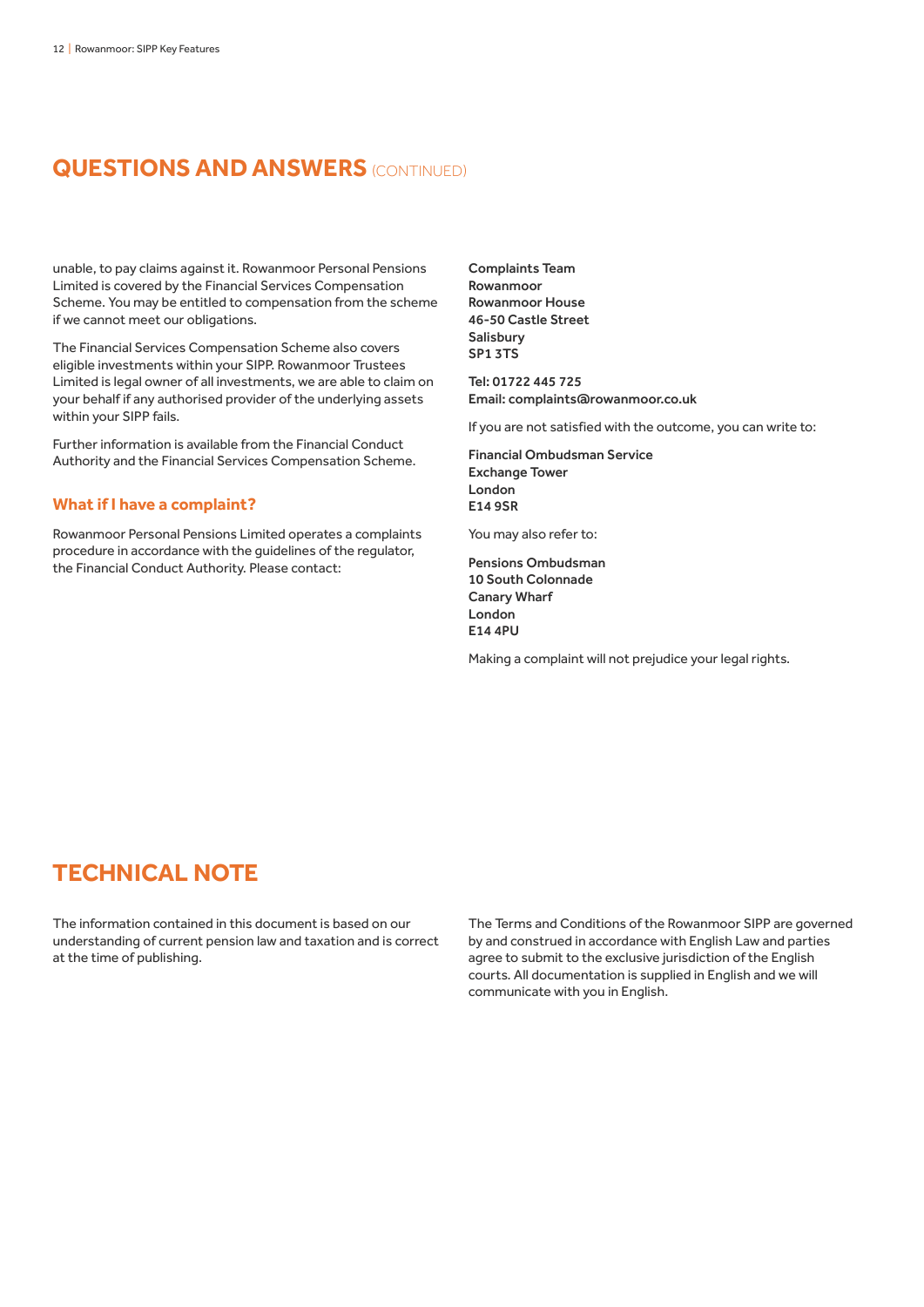# **NOTES**